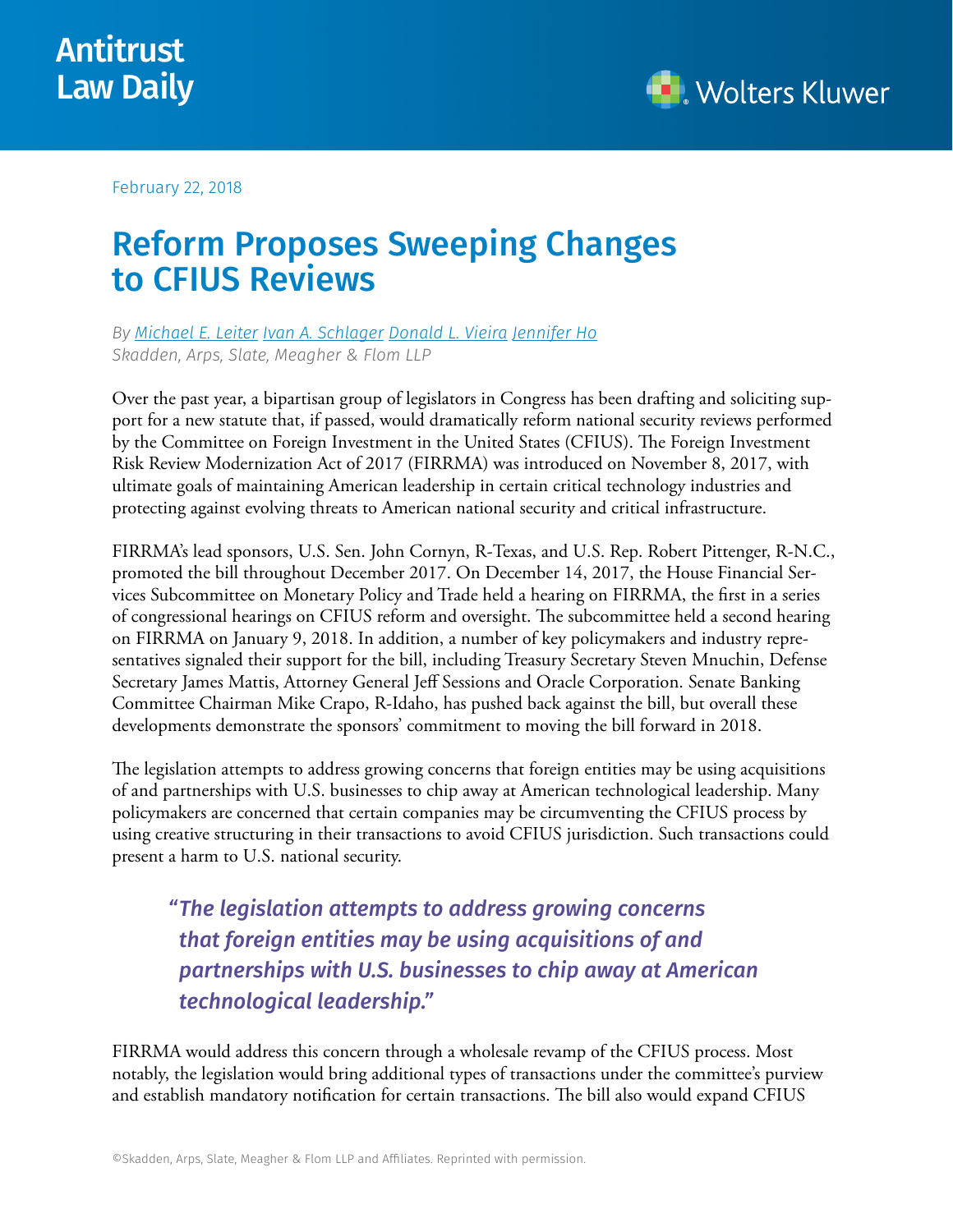authority to allow the committee to require risk mitigation measures and, if necessary, monitor and enforce them. And the bill would establish a filing fee to address concerns about resource constraints.

Although Chinese investments and partnerships in the U.S. received particular scrutiny during the House hearing, both the bill's sponsors and the witnesses testifying before the House were committed to the belief that any changes to CFIUS operations should reject economic protectionism. Entities from "countries of special concern" may face additional hurdles in the CFIUS review process if the new legislation passes, but the proposed bill is not intended to serve as the pretext for the creation of a foreign investment blacklist, according to its sponsors.

Key provisions of FIRRMA (see our November 10, 2017, client alert ["Legislation Proposes Sweeping](https://www.skadden.com/insights/publications/2017/11/legislation_proposes_sweeping_new-foreign)  [New Foreign Investment Review Authorities](https://www.skadden.com/insights/publications/2017/11/legislation_proposes_sweeping_new-foreign)") include:

**Expanding the Set of Covered Transactions.** CFIUS jurisdiction would be expanded to include, among others, joint ventures and strategic partnerships, certain licensing agreements, noncontrolling investments in U.S. citical technology and infrastructure companies, and purchases or leases of real estate near sensitive U.S. government properties.

**Establishing Short-Form and Mandatory Notification Procedures.** FIRRMA would expand the CFIUS notice options by adding a "short-form" declaration that could be filed to ascertain whether CFIUS has sufficient interest in a given transaction to request a full notice and review. In certain circumstances, the bill would make the filing of these short declarations mandatory. The bill also would empower the committee to impose civil penalties on parties that do not comply with the mandatory notification requirements.

**Emphasizing Countries of Special Concern.** An additional component of the committee's analysis under the new bill would be the transaction's nexus with "countries of special concern" — *i.e.,*  those that "pose[] a significant threat to the national security interests of the United States." CFIUS would not be required to maintain a list of these countries but would have the flexibility to analyze a particular transaction through a country-specific lens in conjunction with other risk factors.

**Mitigating Transaction Risks Through CFIUS Action.** FIRRMA would maintain CFIUS' broad authority to mitigate the risk posed by covered transactions and provide the committee with the authority to suspend a transaction while it is under review. The bill also contemplates the use of independent, third-party entities to monitor compliance — an increasingly common component of mitigation agreements under the current statutory framework.

**Mitigating Transaction Risks Through Presidential Authorities.** In addition to measures taken to suspend or prohibit a transaction, or to require divestiture, the president also may "take any additional action the President considers appropriate to address the risk to [...] national security."

**Enforcing Mitigation.** In the event of noncompliance with a mitigation agreement, the legislation would authorize CFIUS to (1) negotiate with the transaction parties to remediate the 2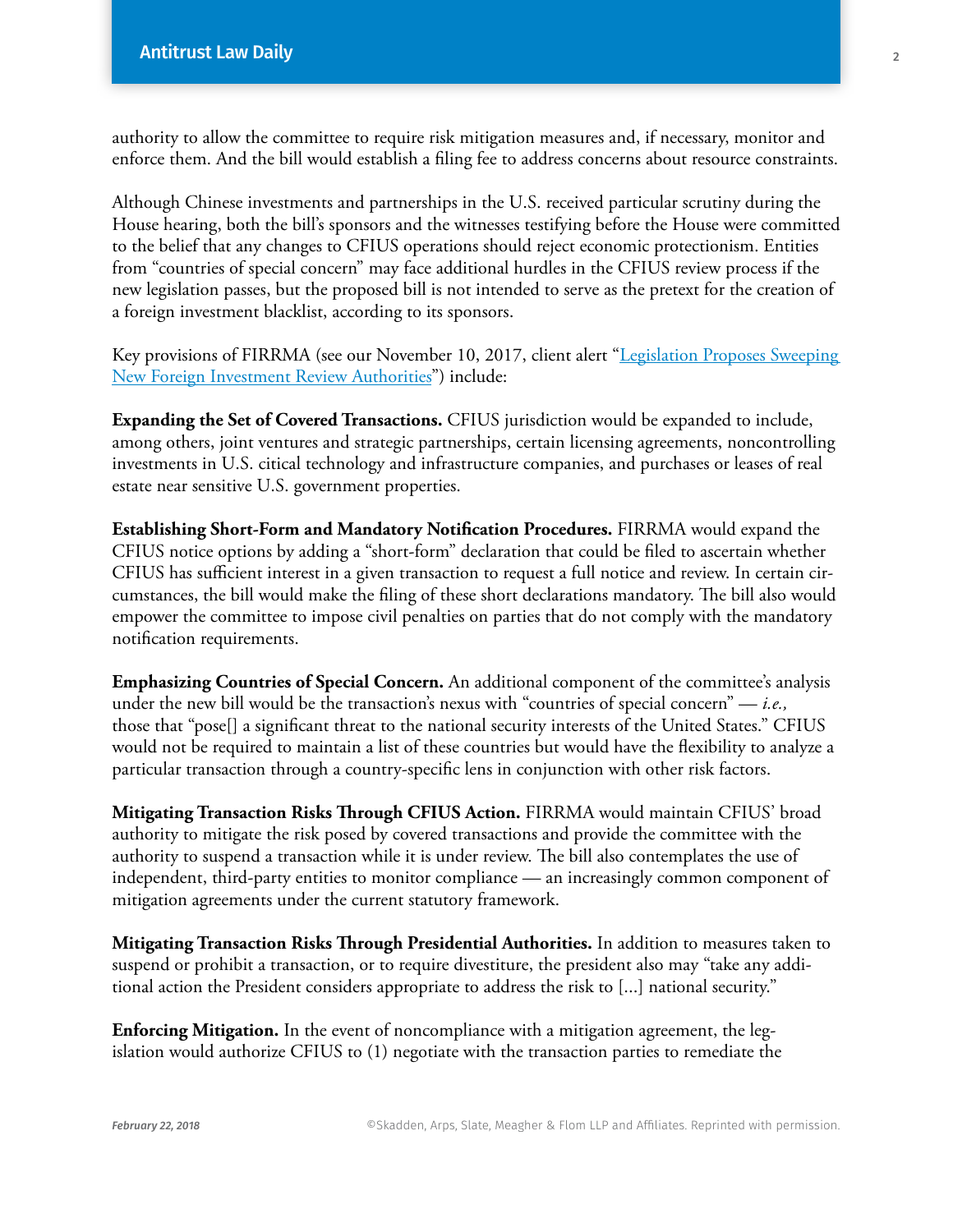noncompliance, (2) require that the parties submit for review any covered transaction initiated after the date of noncompliance, or (3) seek injunctive relief.

**Monitoring Non-Notified Transactions and Revisiting Previously Mitigated Transactions.** The bill would require CFIUS to establish a monitoring mechanism to identify covered transactions that were not submitted for review and for which information is reasonably available. In addition, the bill would expand CFIUS' ability to revisit transactions in which the parties are in material breach and lower the bar for overcoming the "safe harbor" that restricts reviews of previously cleared transactions.

**Establishing a Filing Fee and Extending CFIUS Review Timing.** The bill would establish a fee for CFIUS submissions, set up to the lesser of 1 percent of the value of the transaction or \$300,000, adjusted annually for inflation. In addition, the bill would lengthen the initial review phase from 30 days to 45 days and under some circumstances permit the secondary investigation phase to be extended for one 30-day period. Thus, the combined review and investigation process could total 120 days from acceptance of the CFIUS notice.

## Key Takeaways

The proposed legislation would have far-reaching consequences for transactions between U.S. and foreign parties. Should FIRRMA pass, careful structuring and advance consideration of potential national security issues will be paramount. As a result, transaction parties would be well-advised to address CFIUS issues proactively when considering cross-border investments and commercial opportunities. International business partners also may need to consider CFIUS issues in their commercial negotiations. All cross-border investors should be prepared for thorough and potentially lengthy CFIUS investigations.

## *"Should FIRRMA pass, careful structuring and advance consideration of potential national security issues will be paramount. "*

Changes to the review process also must be considered in light of the U.S. trade relationship with China, which is increasingly marked by accusations of unfair practices. The U.S. trade representative recently launched a Section 301 investigation into China's alleged theft of U.S. intellectual property, and U.S. companies complain that they face barriers and discriminatory treatment in seeking to invest in the Chinese market. In this context, the broadening of CFIUS jurisdiction and authority is a way to address ongoing trade disputes while protecting U.S. national security interests.

The expansion of CFIUS jurisdiction also could be viewed as an attempt to address limitations to the U.S. export control system. CFIUS already has the authority to mitigate national security risks that are not adequately addressed by export control regimes. However, by expanding the scope of CFIUS jurisdiction, FIRMMA would enable CFIUS to exert that authority over more transactions and effectively strengthen export control. Nevertheless, there is debate as to whether the CFIUS review